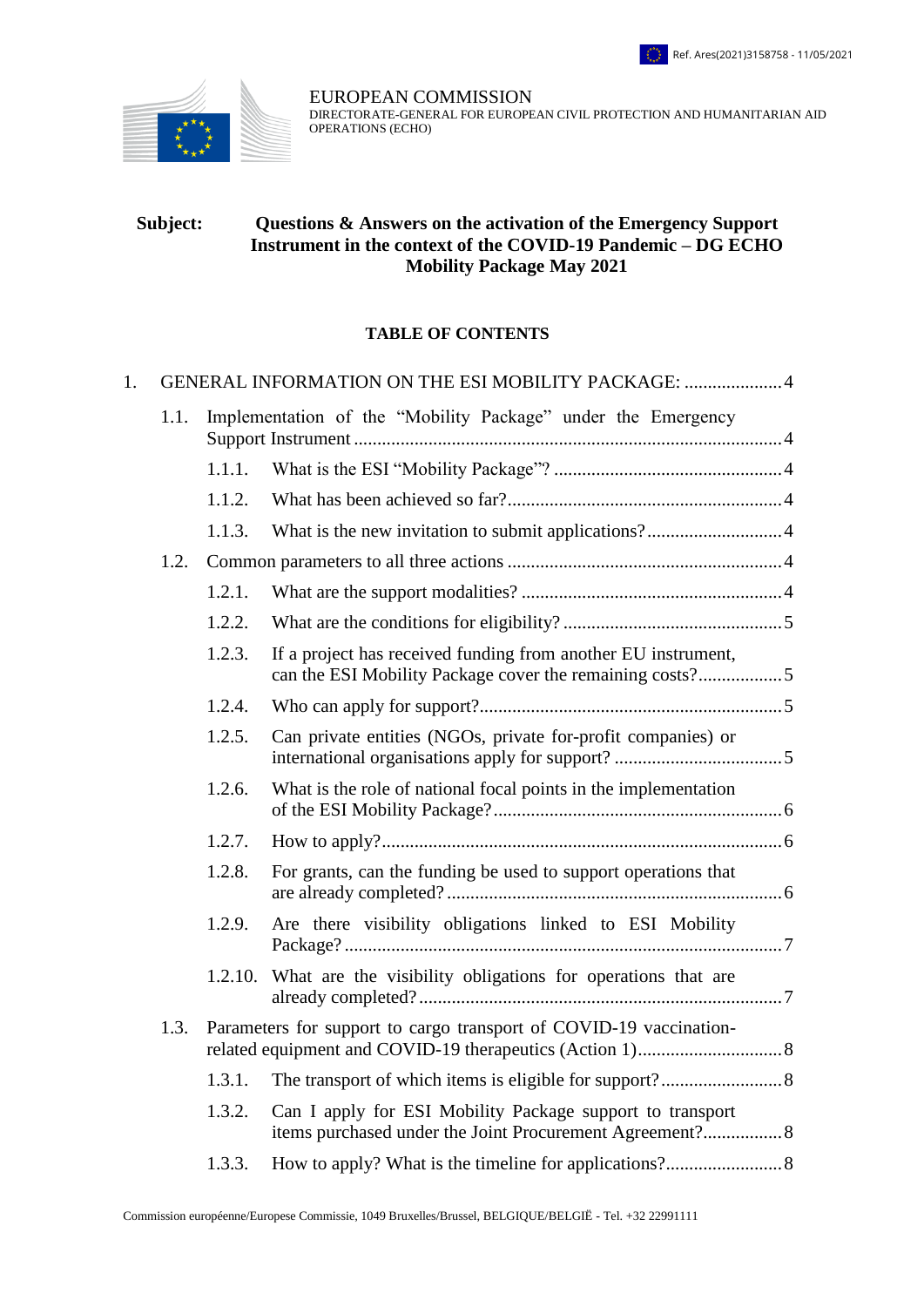|    |                                               | 1.3.4. | What is the implementation period of grants for cargo                                                                                                                                      |  |  |
|----|-----------------------------------------------|--------|--------------------------------------------------------------------------------------------------------------------------------------------------------------------------------------------|--|--|
|    |                                               | 1.3.5. |                                                                                                                                                                                            |  |  |
|    |                                               | 1.3.6. |                                                                                                                                                                                            |  |  |
|    | 1.4.                                          |        | Parameters for support to transfer of patients and transport of medical                                                                                                                    |  |  |
|    |                                               | 1.4.1. |                                                                                                                                                                                            |  |  |
|    |                                               | 1.4.2. |                                                                                                                                                                                            |  |  |
|    |                                               | 1.4.3. |                                                                                                                                                                                            |  |  |
|    |                                               | 1.4.4. | What is the implementation period for grants for support to<br>transfer of patients and transport of medical personnel and                                                                 |  |  |
|    |                                               | 1.4.5. | How is funding distributed among Member States?  10                                                                                                                                        |  |  |
| 2. |                                               |        | PARAMETERS RELATED TO THE USE OF THE COMMISSION'S                                                                                                                                          |  |  |
|    | 2.1.                                          |        | How does the use of the Commission's transport broker work? How                                                                                                                            |  |  |
|    | 2.2.                                          |        | What are the next steps once the transport operations is completed by                                                                                                                      |  |  |
| 3. | PARAMETERS RELATED TO APPLICATIONS, AWARD AND |        |                                                                                                                                                                                            |  |  |
|    | 3.1.                                          |        |                                                                                                                                                                                            |  |  |
|    |                                               | 3.1.1. |                                                                                                                                                                                            |  |  |
|    |                                               | 3.1.2. | If an applicant is submitting multiple applications, do they<br>only need to submit the financial identification, legal entity<br>form and declaration on honour once, or for every single |  |  |
|    |                                               | 3.1.3. | Is there a template to explain whether the action relates to the                                                                                                                           |  |  |
|    |                                               | 3.1.4. | What if agreements signed with subcontractors do not<br>distinguish between the costs of transportation and the costs                                                                      |  |  |
|    | 3.2.                                          |        |                                                                                                                                                                                            |  |  |
|    |                                               | 3.2.1. | When will I know if my application has been successful and                                                                                                                                 |  |  |
|    |                                               | 3.2.2. | What is the deadline for the signature of the Grant                                                                                                                                        |  |  |
|    |                                               | 3.2.3. | Should the grant agreement be received in hard copy or could                                                                                                                               |  |  |
|    |                                               | 3.2.4. | Should the Grant Agreement and its associated documents be                                                                                                                                 |  |  |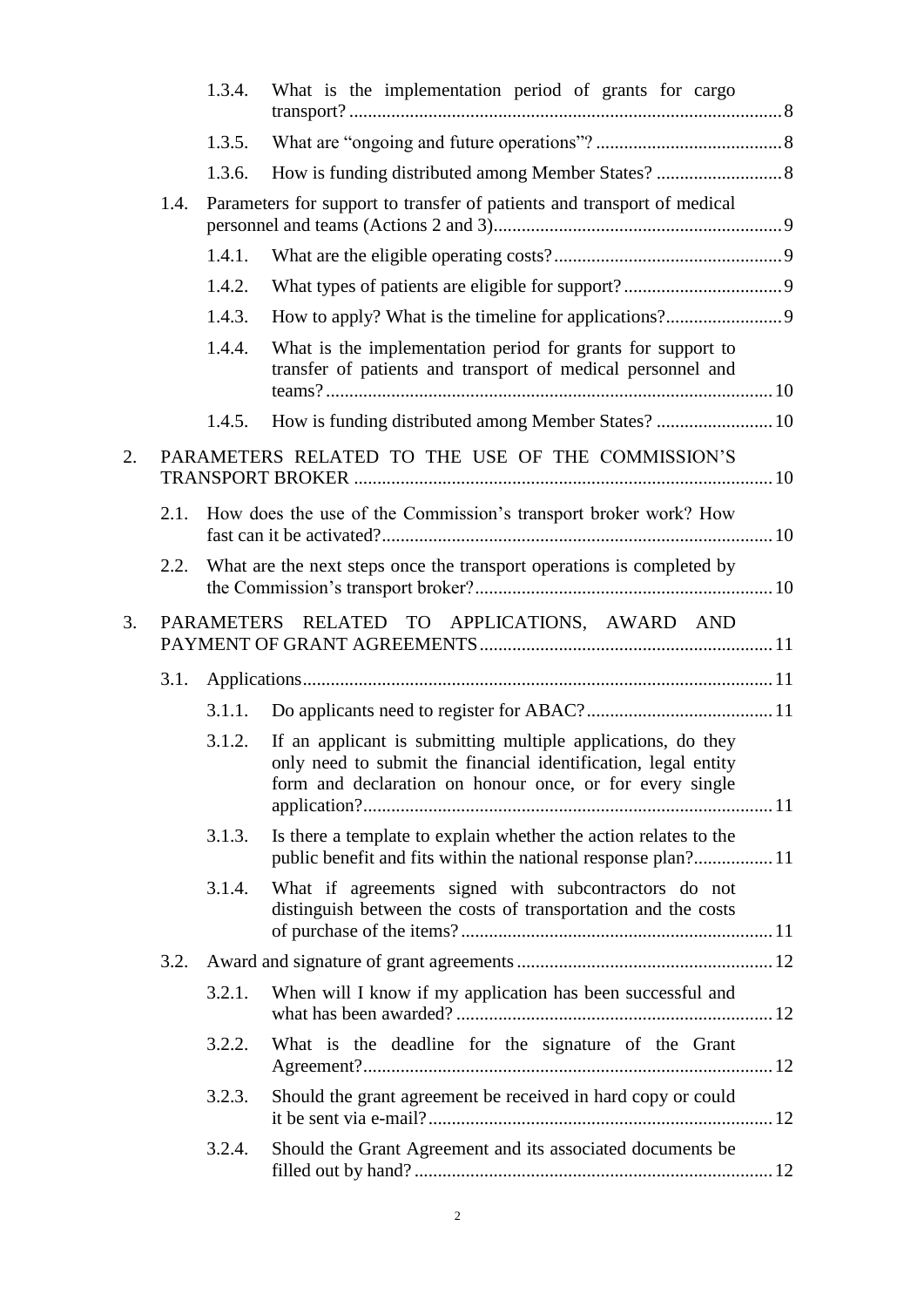| 3.3. |         |                                                                                                                               |  |
|------|---------|-------------------------------------------------------------------------------------------------------------------------------|--|
|      | 3.3.1.  | Does the national focal point distribute funds to applicants, or<br>will the Commission reimburse the applicants directly? 12 |  |
|      | 3.3.2.  |                                                                                                                               |  |
|      | 3.3.3.  | What is the deadline for sending the Final Report including                                                                   |  |
|      | 3.3.4.  | Should the Final Report be submitted via courier or via                                                                       |  |
|      | 3.3.5.  | Should the final report consist of information regarding the<br>eligible amount or the full amount requested?  13             |  |
|      | 3.3.6.  | In the Technical Implementation Report, which details are                                                                     |  |
|      | 3.3.7.  | Does the Final Report need to be channelled through the ESI                                                                   |  |
|      | 3.3.8.  |                                                                                                                               |  |
|      | 3.3.9.  | What evidence is needed for the proof of payment? 14                                                                          |  |
|      | 3.3.10. | If applicants have already submitted the Certificate on the<br>Financial Statement prior to completing the project, are they  |  |
|      |         | 3.3.11. Concerning the Certificate on the Financial Statement, which<br>authority is competent to certify this document? 14   |  |
|      | 3.3.12. | Are the costs of the auditor service for a Certificate on                                                                     |  |
|      |         | 3.3.13. What is the implementation period of the operation? 14                                                                |  |
|      |         | 3.3.14. Are personnel time sheets required as part of the final report?14                                                     |  |
|      |         |                                                                                                                               |  |

The present set of Q&As is shared for information purposes only.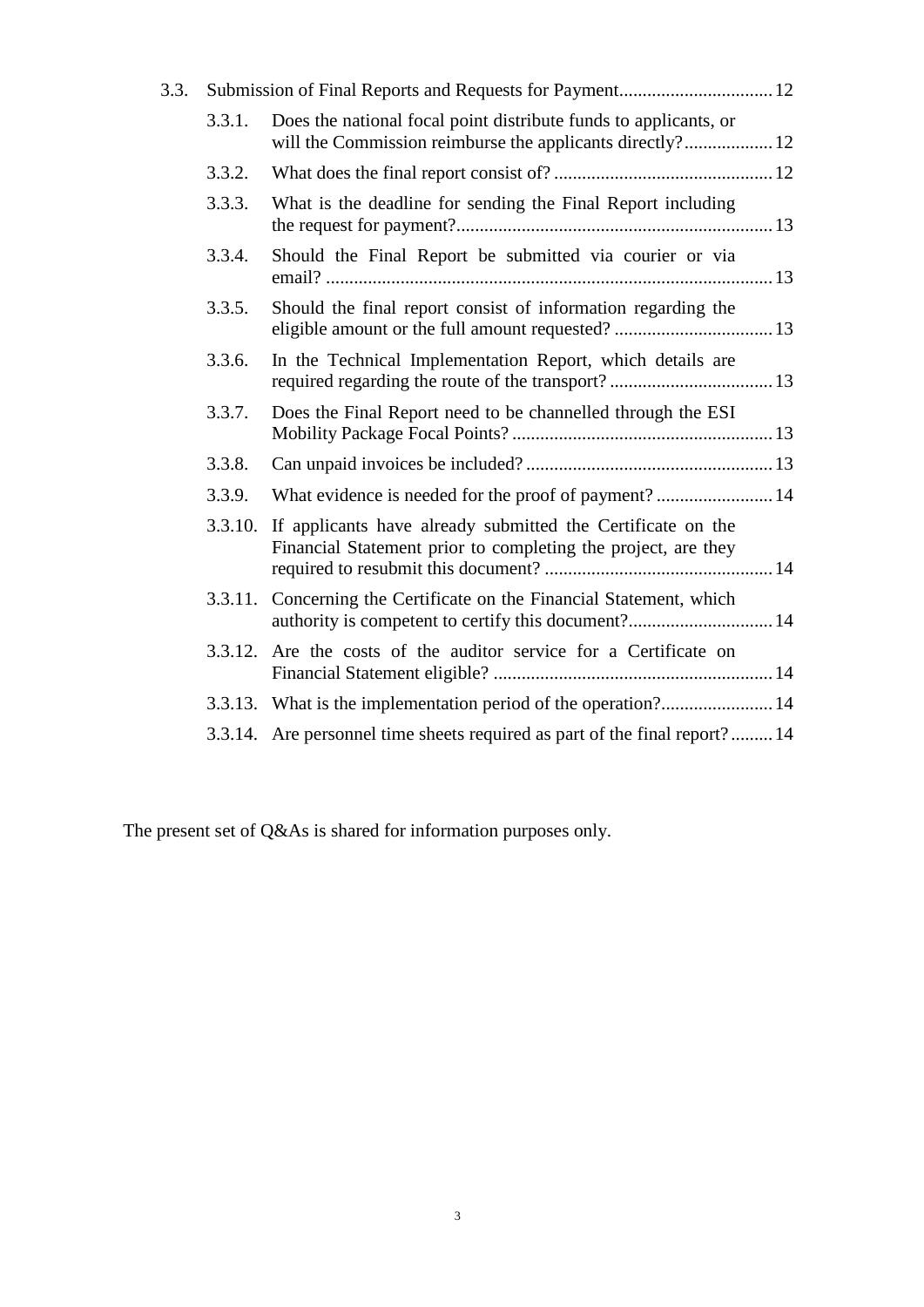### <span id="page-3-1"></span><span id="page-3-0"></span>**1. GENERAL INFORMATION ON THE ESI MOBILITY PACKAGE:**

# **1.1. Implementation of the "Mobility Package" under the Emergency Support Instrument**

### <span id="page-3-2"></span>*1.1.1. What is the ESI "Mobility Package"?*

In line with the Financing Decision adopted on 24 April 2020, the Commission has implemented the following three actions under the Emergency Support Instrument (ESI), which relate primarily to transport, referred to as the ESI "Mobility Package":

- 1. **Cargo transport** (e.g. assistance and medical items, COVID-19 vaccination-related equipment and therapeutics) to the EU from third countries and within the EU;
- 2. Facilitation of **transfer of patients** within the EU and from the EU to third countries;
- 3. Facilitation of **transport of medical personnel and teams**, within the EU and into the EU from third countries, as well as operational support for mobile medical response capacities.

There is no element of priority between the three actions, the Commission will pursue the implementation of all three with the same importance and urgency.

#### <span id="page-3-3"></span>*1.1.2. What has been achieved so far?*

Under the first invitation to submit applications, the Commission awarded approximately EUR 150 million in support of 49 projects to cargo transport of medical equipment and supplies into the EU, via over 1 000 flights and over 500 road and sea transports. This strand of action for cargo transport closed on 10 July 2020.

In addition, funding has so far been awarded to 8 projects to transport 285 medical personnel and 34 patients. More applications for transfer of patients and transport of medical personnel and teams are being processed.

#### <span id="page-3-4"></span>*1.1.3. What is the new invitation to submit applications?*

On 5 May 2021, the Commission launched a new invitation to submit applications for transport support under the ESI Mobility Package. It of a new strand of action: support to cargo transport of COVID-19 vaccination-related equipment and COVID-19 therapeutics. Support for transfer of patients and transport of medical personnel and medical teams is still available and is largely unchanged compared to the previous invitation to submit applications.

## <span id="page-3-5"></span>**1.2. Common parameters to all three actions**

## <span id="page-3-6"></span>*1.2.1. What are the support modalities?*

The two support modalities are:

 **Use of the Commission's transport broker**: the Commission will directly implement a transport operation upon request of the applicant, making payment directly to the broker.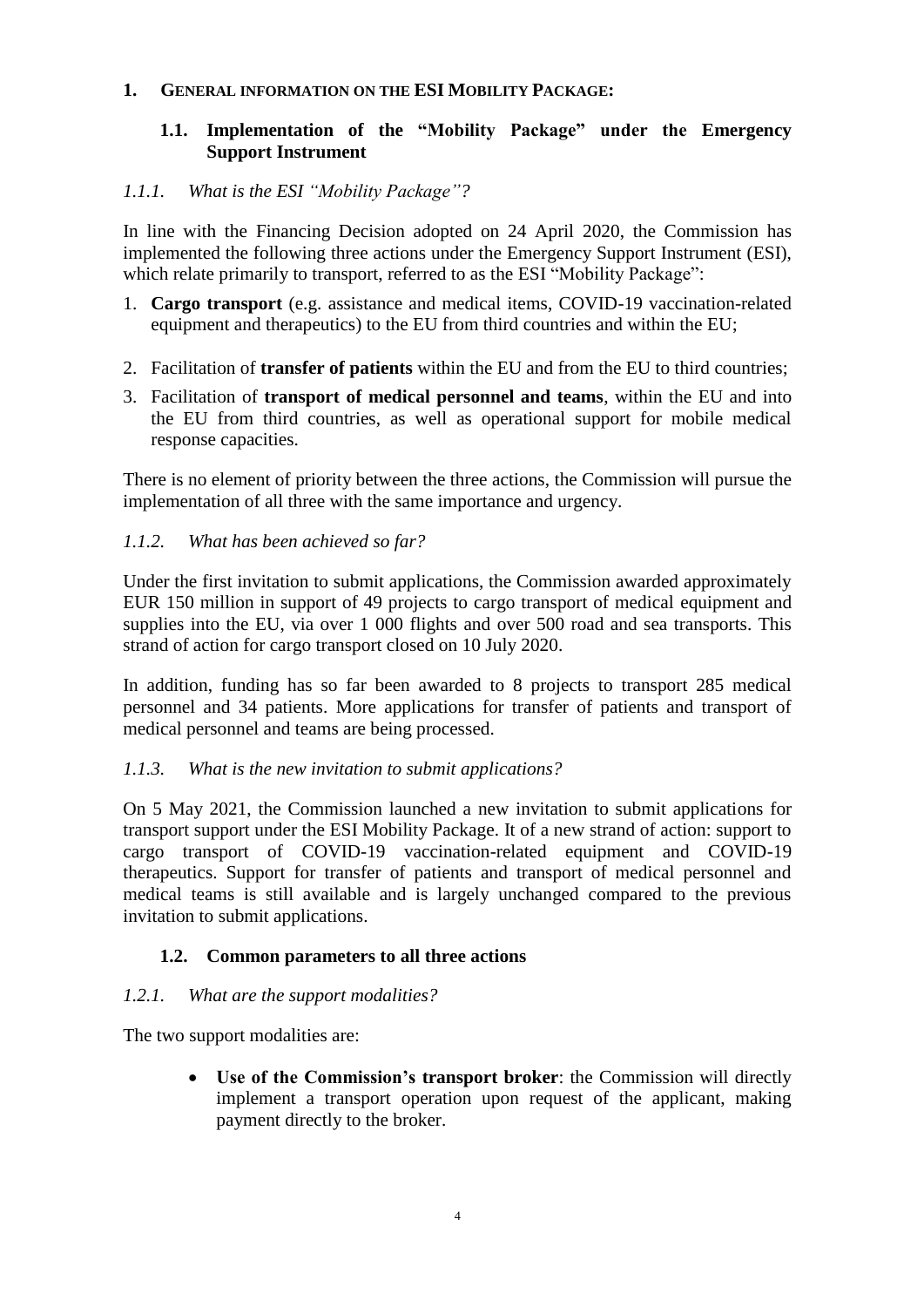**Grant Agreement**: Reimbursement of costs incurred for transport (and operational support for mobile medical response capacities) organised by applicants.

For support to transfer of patients, support will only be available via the award of grants (no possibility to request the use of the Commission's transport broker) given the urgency and complexity of such operations. For support to transport of medical personnel and teams and cargo transport, both modalities are available (use of the Commission's transport broker and the award of grants).

# <span id="page-4-0"></span>*1.2.2. What are the conditions for eligibility?*

In order to be eligible for support, operations must:

- $\triangleright$  be directly related to the response to the COVID-19 emergency;
- $\triangleright$  be of public benefit and fit into the national response plan;
- $\triangleright$  be cross-border;
- $\triangleright$  be consistent with sound financial management; and
- $\triangleright$  have not received other EU funding related to transport.

Due to the dynamic nature of the situation and therefore the response needs, the Commission reserves the right to update the applicable conditions and procedures. Any such changes will be communicated to interested parties.

#### <span id="page-4-1"></span>*1.2.3. If a project has received funding from another EU instrument, can the ESI Mobility Package cover the remaining costs?*

In order to be eligible for ESI support under the three actions, operations cannot have received other EU funding. Therefore, if a Member State's operation receives funding from another EU instrument, it will not be eligible for ESI Mobility Package funding.

## <span id="page-4-2"></span>*1.2.4. Who can apply for support?*

Funding under the three actions will only be available to the 27 EU Member States in line with Article 1(2) of the Emergency Support Instrument. Applicants from the United Kingdom are no longer eligible following the end of the transition period under the Withdrawal Agreement (31 December 2020).

Any EU Member State authority (national, regional and local authorities, and other public bodies) are eligible for support.

#### <span id="page-4-3"></span>*1.2.5. Can private entities (NGOs, private for-profit companies) or international organisations apply for support?*

No. The Commission will provide funding and support only to Member States' authorities, given the significant needs of Member States. This is any Member State public authority (national, regional, and local authorities and other public bodies).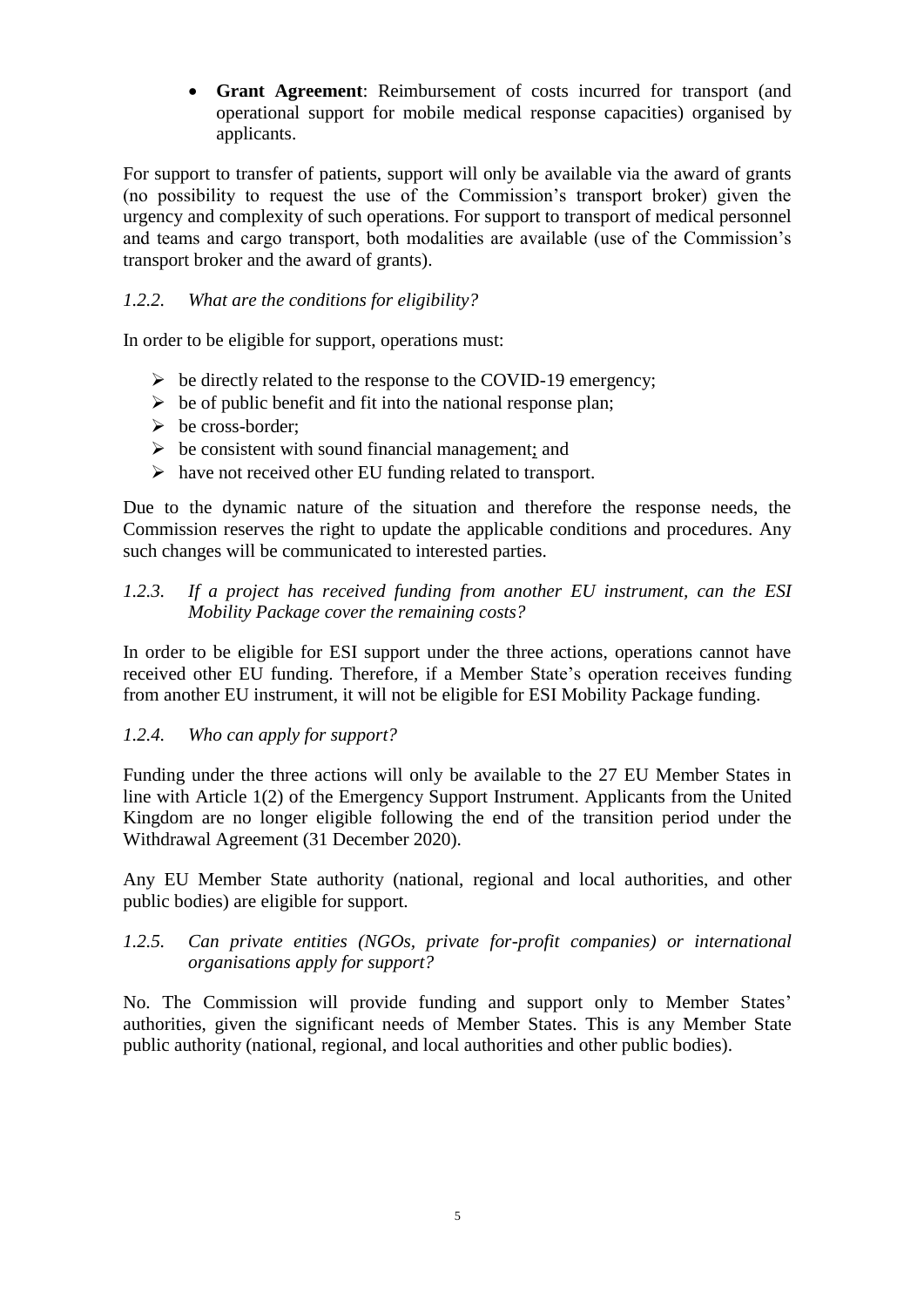# <span id="page-5-0"></span>*1.2.6. What is the role of national focal points in the implementation of the ESI Mobility Package?*

The role of national focal points is to channel requests from applicants to the Commission via email and to enter a short summary into the Common Emergency Communication and Information System (CECIS). They will be asked to give an opinion confirming whether the proposed action is of public benefit and fits into the national response plan of the Member State.

National focal points will **not** be asked to:

- fill the application form: this will be done by the applicant;
- compile tables of all the individual requested transport operations;
- perform an overall assessment on the eligibility of the request: this will be done by the Commission.

National focal points for the ESI Mobility Package are the Member States' national civil protection authorities, except for two Member States where focal points are health authorities. For more information on national focal points, please contact us at [ECHO-](mailto:ECHO-ESI@ec.europa.eu)[ESI@ec.europa.eu.](mailto:ECHO-ESI@ec.europa.eu)

## <span id="page-5-1"></span>*1.2.7. How to apply?*

 $\overline{a}$ 

All templates and technical documents for application have been sent to the national focal points and are available on CECIS in the sidebar under Administrative  $\rightarrow$ Documents. Member State authorities interested in applying can contact [ECHO-](mailto:ECHO-ESI@ec.europa.eu)[ESI@ec.europa.eu](mailto:ECHO-ESI@ec.europa.eu) for further details.

Requests for funding will be submitted by the national focal point via email to [ESI@ec.europa.eu.](mailto:ESI@ec.europa.eu) The time the request is sent by email will be considered the official submission time. In parallel, information on the request should be entered into the Common Emergency Communication and Information System (CECIS), for which an emergency has been opened titled "Emergency Support Instrument (ESI) Mobility Package".<sup>1</sup> CECIS is a platform provided by the Commission for national civil protection authorities to communicate, supported by the 24/7 Emergency Response Coordination Centre (ERCC).

<span id="page-5-2"></span>*1.2.8. For grants, can the funding be used to support operations that are already completed?* 

• For grants for support to cargo transport of COVID-19 vaccination-related equipment and COVID-19 therapeutics: support to transport operations already completed is possible. Expenditure will be eligible for transport that arrived at the country of final destination between 1 January 2021 and 30 September 2021, and which were contracted no later than 30 June 2021. The Commission will prioritise ongoing and future operations (i.e. transport operations which arrived at the country of final destination between 30 June and 30 September 2021).

 $<sup>1</sup>$  Member States should enter the summary of application in CECIS, in the information transmission case</sup> titled "Emergency Support Instrument (ESI) Mobility Package" by creating a new entry for their country in the request overview.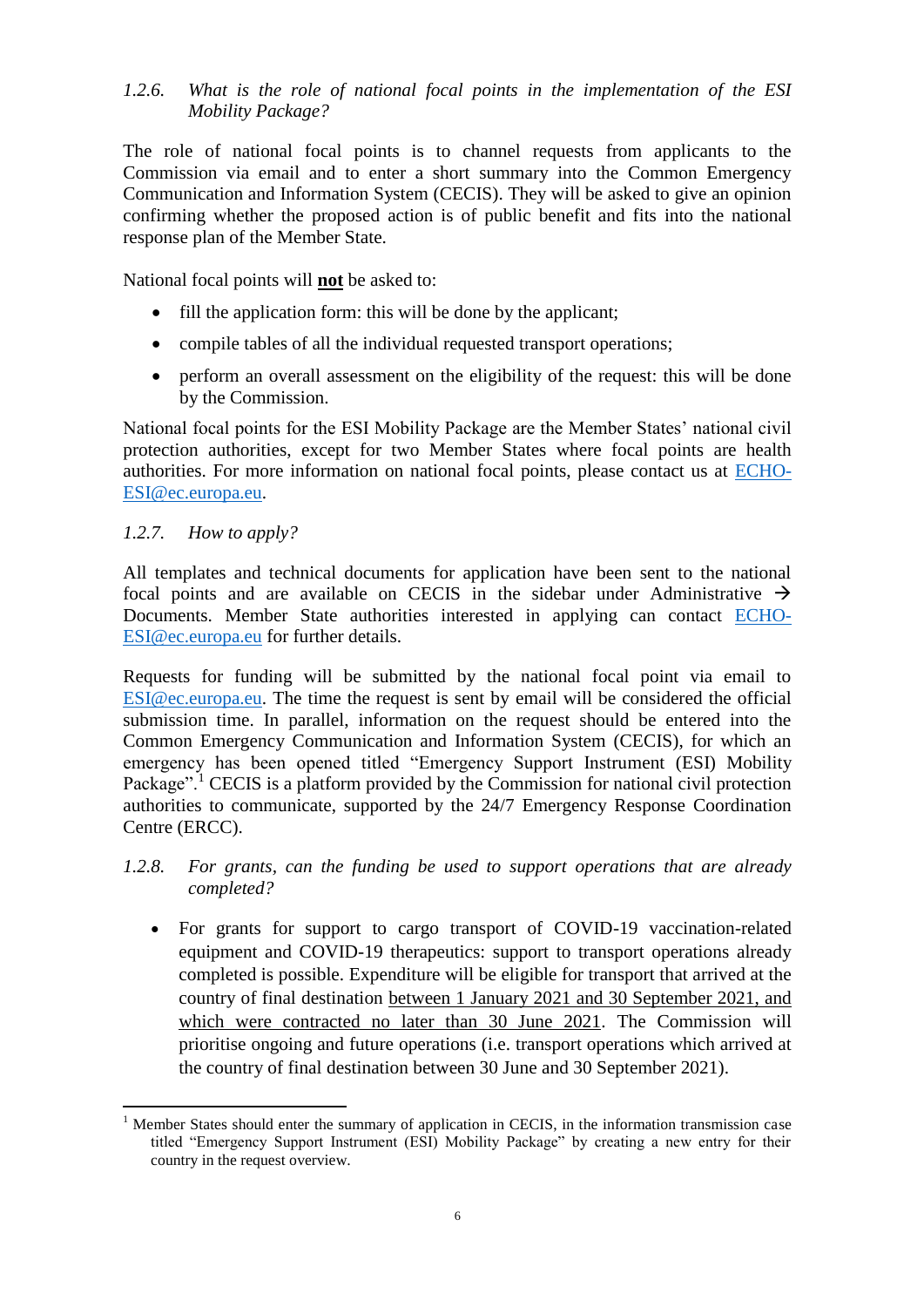For grants for support to transfer of patients and transport of medical personnel and teams: Requests can be made for past or future actions, but expenditure will only be eligible for transport that arrived at the country of destination on or after 24 April 2020.

# <span id="page-6-0"></span>*1.2.9. Are there visibility obligations linked to ESI Mobility Package?*

Yes, there is an obligation to ensure appropriate public awareness of interventions funded by the EU. Member States receiving funding under the Emergency Support Instrument Mobility Package should:

- Publicise in national and regional media and on social media channels the funding received from the Emergency Support Instrument;
- When possible, display the EU Emblem on means of transport and/or medical personnel transported.

Visibility costs are eligible for grants for future operations. For more information, see Annex I on the visibility requirements in the Guidance Note. For any questions and for reporting on these visibility obligations once completed, please contact [echo-comm](mailto:echo-comm-cp@ec.europa.eu)[cp@ec.europa.eu.](mailto:echo-comm-cp@ec.europa.eu)

## <span id="page-6-1"></span>*1.2.10. What are the visibility obligations for operations that are already completed?*

For operations where funding is provided retroactively, the following communication actions still apply, to be taken retroactively:

- An announcement of the operation under the ESI to the national and regional media in the Member State. The press text must clearly state that the action is funded by the European Union, and can include, where relevant, a quote from a Commission representative. This national press communication, as well as examples of subsequent media coverage, should be sent to [echo-comm-cp@ec.europa.eu.](mailto:echo-comm-cp@ec.europa.eu)
- When promoting the operations on the authority's social media channels, the relevant Commission's social media accounts should be tagged (@eu\_echo for Twitter and Instagram; @ec.humanitarian.aid for Facebook). However, in any social media communication, the Commission should always be referred to as the EU or the European Union.

Given the requirement to include a reference to European Union support, the communication action has indeed to take place retroactively after the positive funding decision was given by the EU. This communication action shall take place in a timely manner to ensure a clear link for the public, between the operation carried out to respond to a crisis and the communication action via media / social media channels.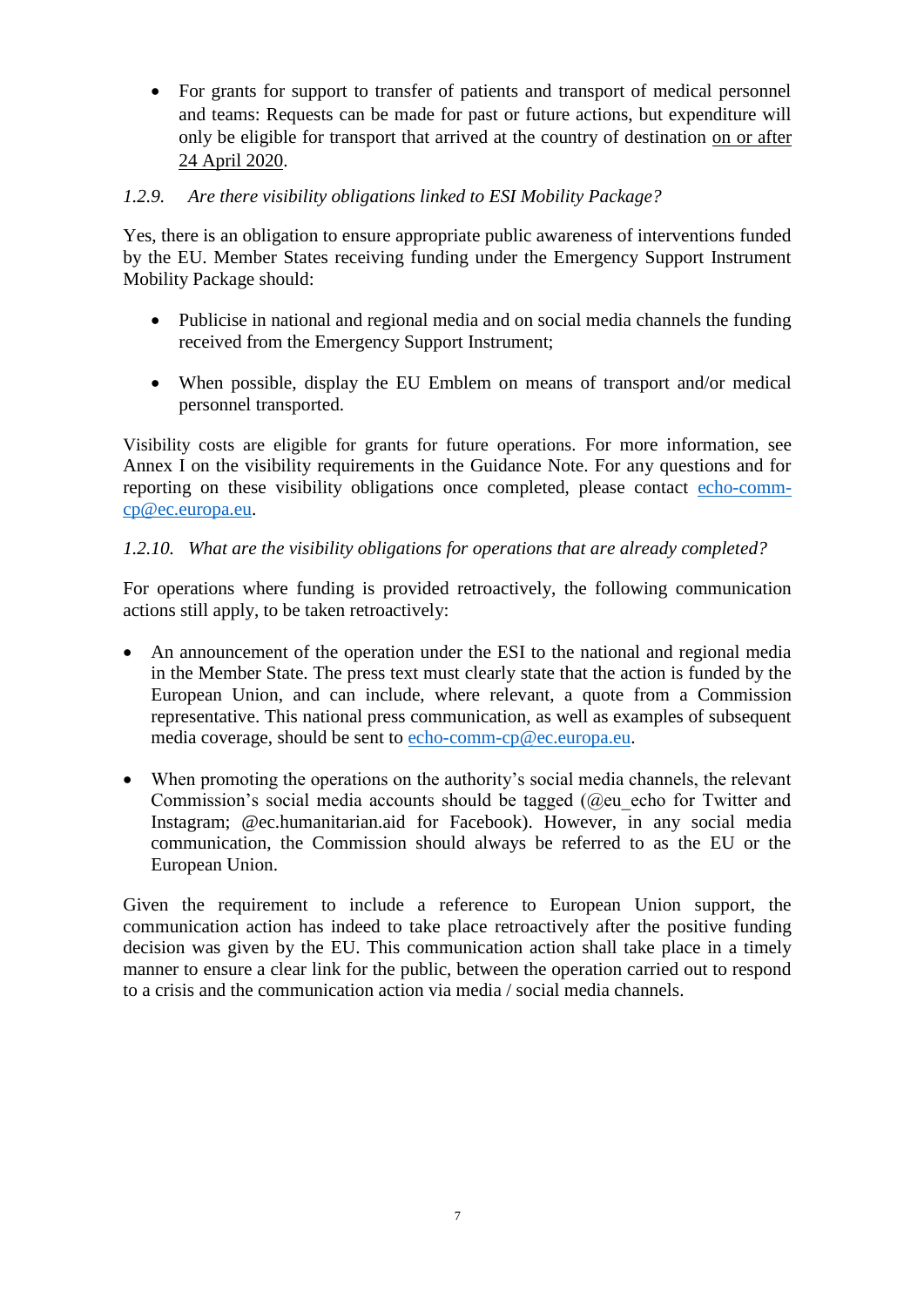#### <span id="page-7-0"></span>**1.3. Parameters for support to cargo transport of COVID-19 vaccinationrelated equipment and COVID-19 therapeutics (Action 1)**

## <span id="page-7-1"></span>*1.3.1. The transport of which items is eligible for support?*

Via the ESI Mobility Package, the Commission can support the transport of COVID-19 vaccination-related equipment (e.g. syringes, needles, personnel protective equipment, masks, etc. – but not vaccine doses themselves) and COVID-19 therapeutics (COVID-19 medicines).

### <span id="page-7-2"></span>*1.3.2. Can I apply for ESI Mobility Package support to transport items purchased under the Joint Procurement Agreement?*

Member State authorities can apply under the ESI Mobility Package for the refund of the transport costs of goods purchased as part of the effort to combat COVID-19, including items purchased under the Joint Procurement Agreement.

## <span id="page-7-3"></span>*1.3.3. How to apply? What is the timeline for applications?*

Applications for cargo transport must be submitted by email to [ECHO-](mailto:ECHO-ESI@ec.europa.eu)[ESI@ec.europa.eu](mailto:ECHO-ESI@ec.europa.eu) by the national focal point from 05 May 2021 09:00 CET.

There is no deadline for applications for requesting the use of the Commission's transport broker. The deadline for applications for grants is 30 June 2021 17:00 CET. For grants, if an applicant wishes to request support for different transport operations, the Commission requires the applicant to group these different transport operations into a single individual application. Individual applications for grants requesting an amount totalling less than EUR 50 000 will not be accepted (an individual application may contain requests for support for several transport operations).

## <span id="page-7-4"></span>*1.3.4. What is the implementation period of grants for cargo transport?*

Support for cargo transport is available via grants for transport operations which arrived at the country of final destination between 1 January 2021 and 30 September 2021, and which were contracted no later than 30 June 2021. The Commission will prioritise ongoing and future operations (i.e. transport operations which arrived at the country of final destination between 30 June and 30 September 2021).

## <span id="page-7-5"></span>*1.3.5. What are "ongoing and future operations"?*

Concerning applications for grants, ongoing and future operations are considered those where the transport operations arrived at the country of final destination between 30 June and 30 September 2021.

## <span id="page-7-6"></span>*1.3.6. How is funding distributed among Member States?*

For the use of the Commission's transport broker: The allocation of funding will take place on a first-come first-served basis. Funding will be allocated to applications that meet the conditions for eligibility in the order in which they are received via email (sent to [ECHO-ESI@ec.europa.eu\)](mailto:ECHO-ESI@ec.europa.eu). The time the request is sent by email will be considered the official submission time. Applications will be processed as quickly as possible. No Member State can receive more than 25% of the overall total available allocation for the use of the broker.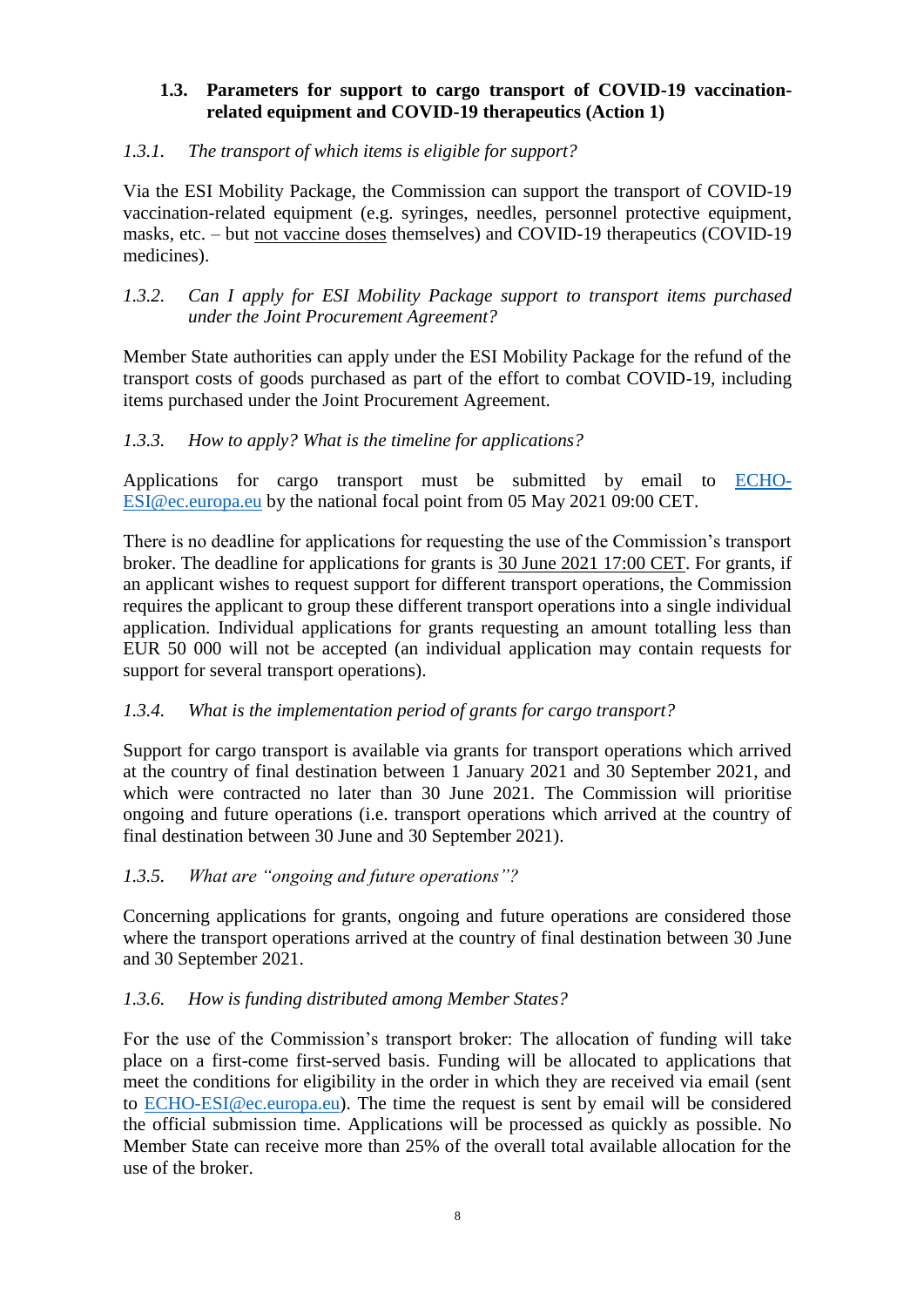For grants: after the deadline for applications has passed (i.e. 30 June 2021), an indicative repartition of the available funds will be calculated between Member States that have applied to ensure an equitable distribution of funds.

### <span id="page-8-0"></span>**1.4. Parameters for support to transfer of patients and transport of medical personnel and teams (Actions 2 and 3)**

### <span id="page-8-1"></span>*1.4.1. What are the eligible operating costs?*

In the case of transport of medical personnel, as well as transport costs, the Commission may cover operating costs for mobile medical response capacities, defined as any mobile unit of medical personnel, as appropriately supported by all required equipment and supplies, capable of delivering the intended medical assistance and relief. This funding can be for an initial maximum duration of 3 months (renewable under express approval from the Commission).

Operating costs may include all the costs of running a capacity during an operation that are necessary to make it operationally effective. Such costs may encompass, as appropriate, costs related to personnel, transport, logistics, consumables and supplies, maintenance, as well as other costs necessary to ensure the effective use of such capacities.

#### <span id="page-8-2"></span>*1.4.2. What types of patients are eligible for support?*

Under the ESI Mobility Package, transfer of COVID-19 and non-COVID-19 patients are both eligible. In the case of transfer of non-COVID-19 patients, the operations must respect the following conditions:

1) Medical treatment for the non-COVID-19 patient(s) is critical, and cannot be postponed or delayed;

2) The country/region is suffering from a high number of COVID-19 cases.

Transport costs for repatriation of deceased patients from a Member State where they have been transferred for COVID-19 treatment to the Member State of origin is eligible under the ESI Mobility Package.

#### <span id="page-8-3"></span>*1.4.3. How to apply? What is the timeline for applications?*

Member States should follow the application process explained in question 2.2.6 when applying for support for actions related to transfer of patients and transport of medical personnel and teams. In addition, in line with the Commission's *[Guidelines](https://ec.europa.eu/info/sites/info/files/guidelines_on_eu_emergency_assistance_in_cross-bordercooperationin_heathcare_related_to_the_covid-19_crisis.pdf) on EU Emergency Assistance in Cross-Border Cooperation in Healthcare related to the COVID-19 crisis*, the Commission encourages the competent authority of the Member State in need of assistance to notify other Member States and the European Commission through the Early Warning and Response System (EWRS), which national health authorities have access to.

When submitting a request for funding for transfer of non-COVID-19 patients, applicants must declare the following in the grant application form:

• Medical treatment for the non-COVID-19 patient(s) is critical, and cannot be postponed or delayed;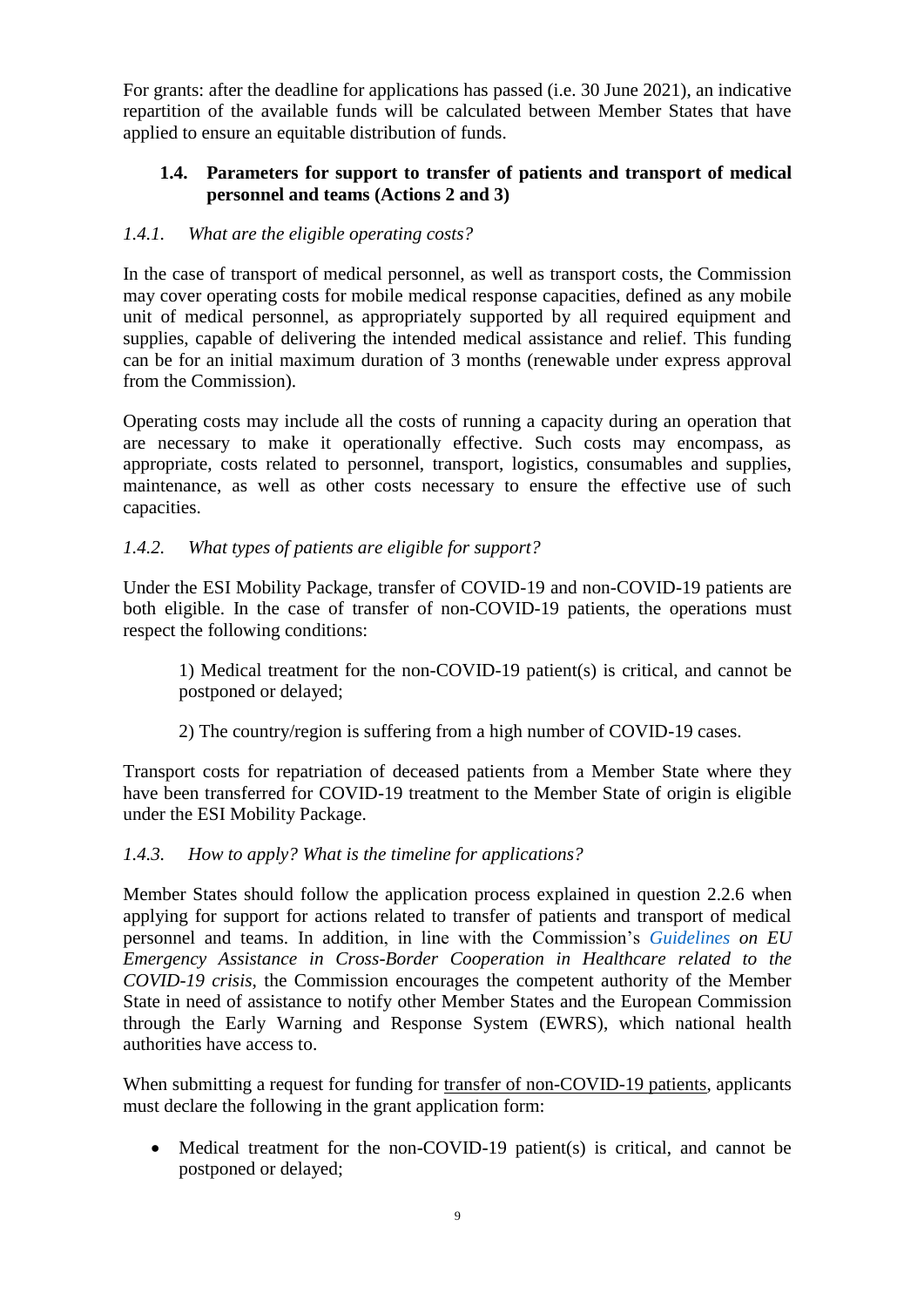• The country/region is suffering from a high number of COVID-19 cases.

Due to the emergency nature of this type of operations, there is no deadline for applications. Member State authorities may apply for funding for support to transfer of patients and transport of medical personnel when needs arise.

## <span id="page-9-0"></span>*1.4.4. What is the implementation period for grants for support to transfer of patients and transport of medical personnel and teams?*

In the case of transport costs for medical teams and personnel, as well as for transport of patients, expenditure will be eligible for transport that arrived in the country of destination on or after 24 April 2020.

For operating costs of medical personnel and teams, equally operations that started on or after 24 April 2020 will be eligible (including if the operation was part of a broader operation that began before 24 April 2020). This funding can be for an initial maximum duration of 3 months (renewable under express approval from the Commission).

# <span id="page-9-1"></span>*1.4.5. How is funding distributed among Member States?*

The allocation of funding will take place on a first-come first-served basis. Funding will be allocated to applications that meet the conditions for eligibility in the order in which they are received via email (sent to [ECHO-ESI@ec.europa.eu\)](mailto:ECHO-ESI@ec.europa.eu). The time the request is sent by email will be considered the official submission time.

## <span id="page-9-2"></span>**2. PARAMETERS RELATED TO THE USE OF THE COMMISSION'S TRANSPORT BROKER**

#### <span id="page-9-3"></span>**2.1. How does the use of the Commission's transport broker work? How fast can it be activated?**

The use of the Commission's transport broker is a very easy and operational tool.

Upon request of the applicant and if the requests meet all the eligibility criteria, the Commission will activate its transport broker to implement the requested transport operation. The broker will propose a transport solution to the applicant within 72 hours. The applicant will then need to confirm the acceptance of the proposed transport solution within 24 hours.

All information requested in the application form should be provided to ensure a swift operational support. Missing information would slow down the process of requesting the use of the Commission's transport broker.

### <span id="page-9-4"></span>**2.2. What are the next steps once the transport operations is completed by the Commission's transport broker?**

Once the transport operation performed by the Commission's broker has finished, a declaration will be sent to the applicant for their signature to verify the acceptance and receipt of transport services funded by the European Commission.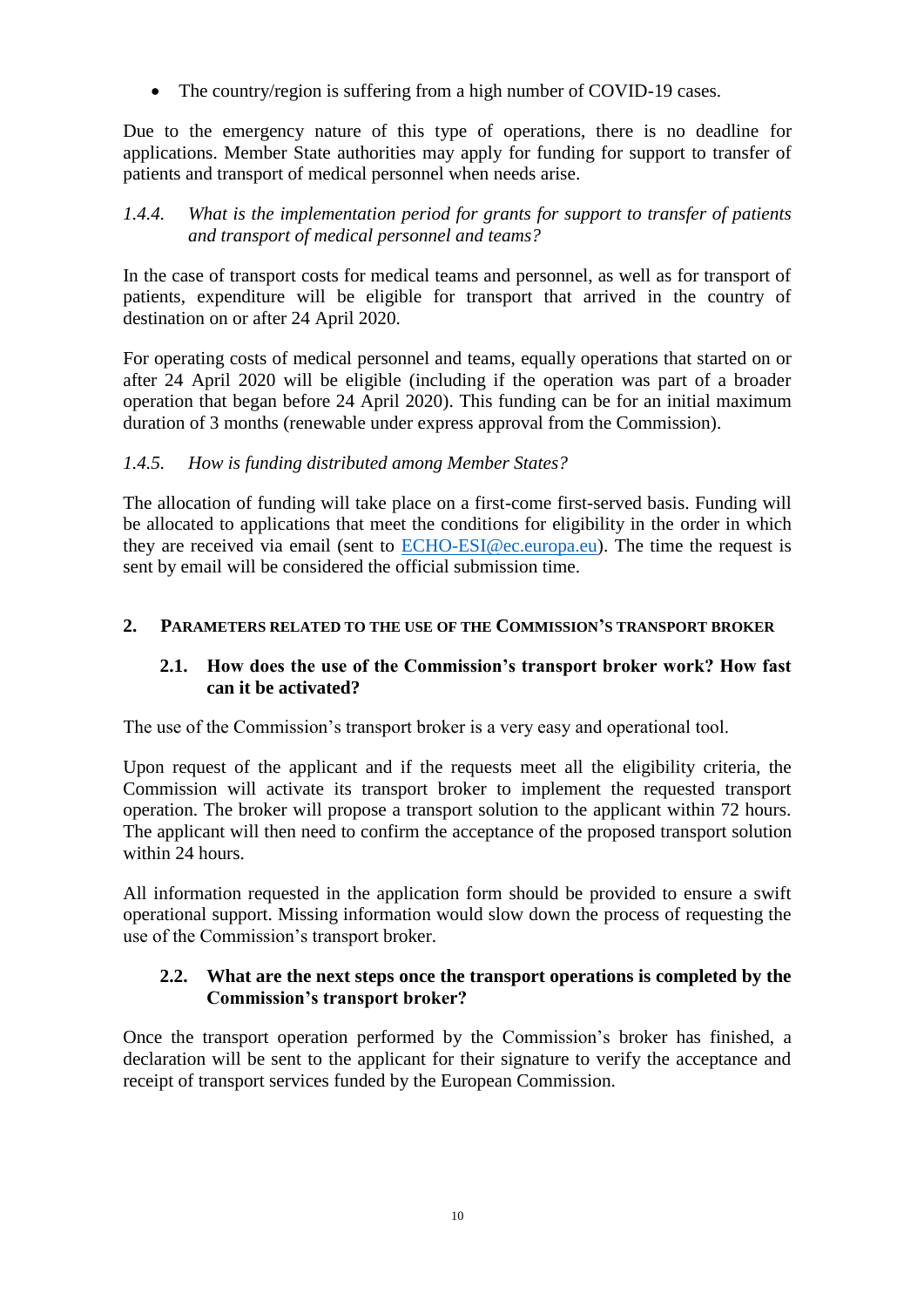#### <span id="page-10-0"></span>**3. PARAMETERS RELATED TO APPLICATIONS, AWARD AND PAYMENT OF GRANT AGREEMENTS**

### <span id="page-10-1"></span>**3.1. Applications**

#### <span id="page-10-2"></span>*3.1.1. Do applicants need to register for ABAC?*

Applicants need to have their details registered in ABAC. This is usually a relatively simple process. If an applicant is not already registered, they should fill out the legal entity form and the bank account identification form by following the links provided in the Grant Application request form and sending these to the Commission with the Grant Application. By filling out these documents, the relevant details will be registered in the ABAC system.

<span id="page-10-3"></span>*3.1.2. If an applicant is submitting multiple applications, do they only need to submit the financial identification, legal entity form and declaration on honour once, or for every single application?*

As there is only one applicant for the financial identification, the legal entity form only needs to be sent once, if the applicant is not already registered with the Commission.

Regarding the Declaration on Honour, the applicant is only required to submit the declaration once. The applicant is not required to submit this if the same declaration has already been submitted for the purposes of a Civil Protection award procedure, provided the situation has not changed, and that the time that has elapsed since the issuing date of the declaration does not exceed one year.

<span id="page-10-4"></span>*3.1.3. Is there a template to explain whether the action relates to the public benefit and fits within the national response plan?*

The application forms require the national focal point to confirm that i) the action is part of the national response to the COVID-19 emergency, ii) the action has a public benefit and only for cargo transport iii) the action is for cargo transport of COVID-19 vaccination-related equipment and/or COVID-19 therapeutics. The Member State focal point decides how it determines if the action meets these points, and the level of detail they feel is necessary to provide in the application form to support this. No further documentation is required; however, the Member State may provide complementary information if it wishes. There is no separate form or template for this.

<span id="page-10-5"></span>*3.1.4. What if agreements signed with subcontractors do not distinguish between the costs of transportation and the costs of purchase of the items?*

The claim for the reimbursement of the transport costs must indicate the specific amount dedicated to each transport operation. If the transport costs are not presented in a separate invoice, the breakdown of transport costs must be identifiable. If there is no separate invoice for transport, the Member State will be asked to provide an explanatory note provided by the service provider clearly specifying the transport costs.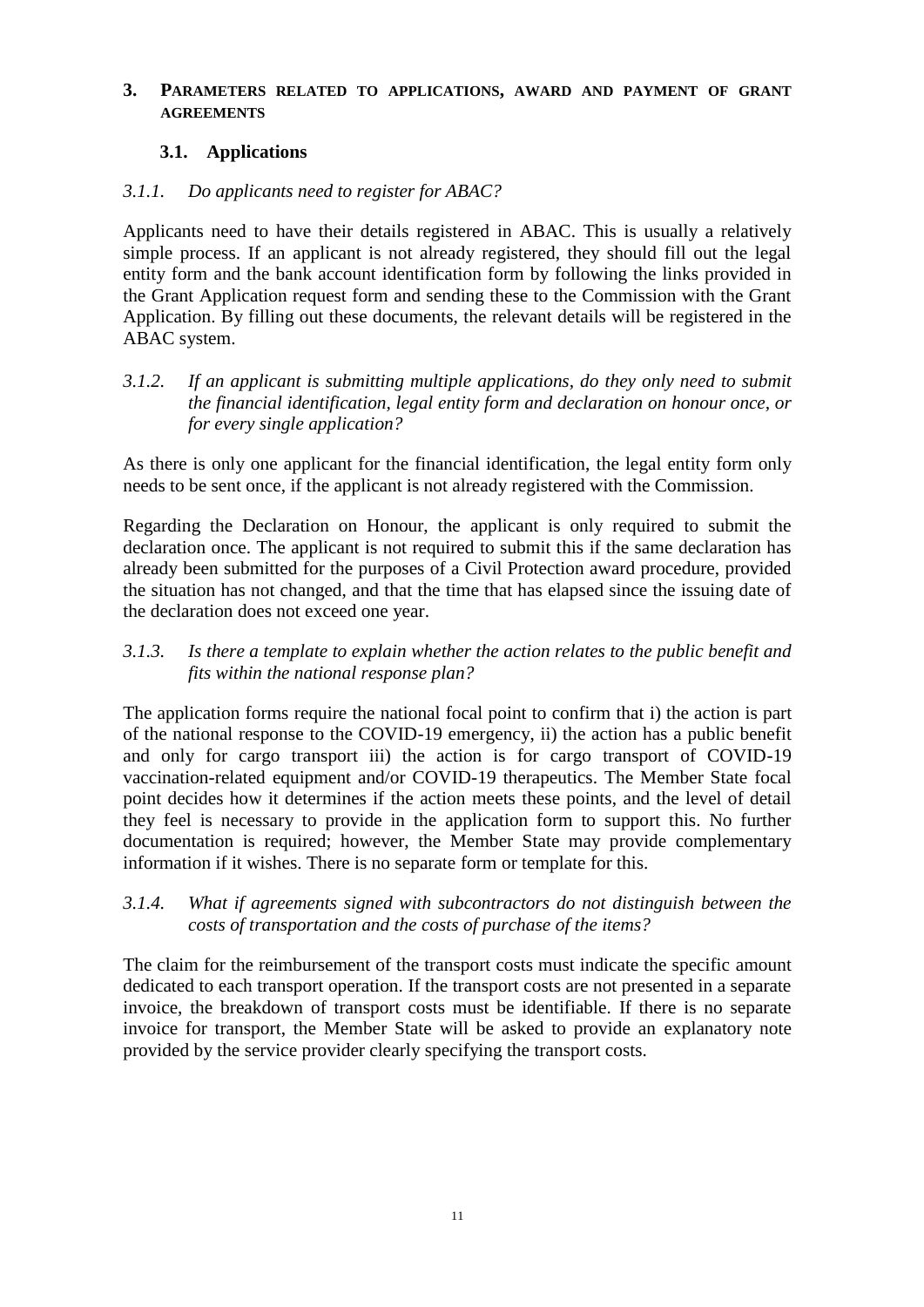# **3.2. Award and signature of grant agreements**

<span id="page-11-1"></span><span id="page-11-0"></span>*3.2.1. When will I know if my application has been successful and what has been awarded?* 

Following the deadline for submission of applications (i.e. 30 June 2021 for grants for cargo transport, no deadline for applications for transfer of patients and transport of medical personnel and teams), there is an indicative timeline of 30 days for the Commission to evaluate the applications, followed by a period of up to 30 days for the Commission to inform applicants on the outcome of their application.

# <span id="page-11-2"></span>*3.2.2. What is the deadline for the signature of the Grant Agreement?*

Applicants are requested to return one copy of the Grant Agreement, dated and signed (and initialled on the right bottom corner of each page) by your authorised representative within 15 calendar days of receipt of the Cover Letter.

<span id="page-11-3"></span>*3.2.3. Should the grant agreement be received in hard copy or could it be sent via email?* 

The Grant Agreement must be received in hard copy by courier. In case you have the possibility to sign the amendment using a qualified electronic signature (QES), it may be signed electronically by your authorised representative. Please note that only the qualified electronic signature (QES) within the meaning of Regulation (EU) No 910/2014 (eIDAS Regulation) will be accepted.

<span id="page-11-4"></span>*3.2.4. Should the Grant Agreement and its associated documents be filled out by hand?*

The Grant Agreement and its associated documents can be filled in by hand or electronically.

## <span id="page-11-5"></span>**3.3. Submission of Final Reports and Requests for Payment**

<span id="page-11-6"></span>*3.3.1. Does the national focal point distribute funds to applicants, or will the Commission reimburse the applicants directly?* 

The Commission will reimburse successful applicants directly. The national focal point does not need to act as a distributor.

#### <span id="page-11-7"></span>*3.3.2. What does the final report consist of?*

Following the award of a grant and completion of the action, beneficiaries should send the Commission the Final Report. The Final Report consists of:

- $\triangleright$  invoices and proof of payment;
- $\triangleright$  Annex IV: the technical implementation report:
- $\triangleright$  and Annex V: the financial statement (including the payment request).
- For projects receiving grants of more than EUR 750 000, Annex VI: the certificate on the financial statement should also be sent to the Commission.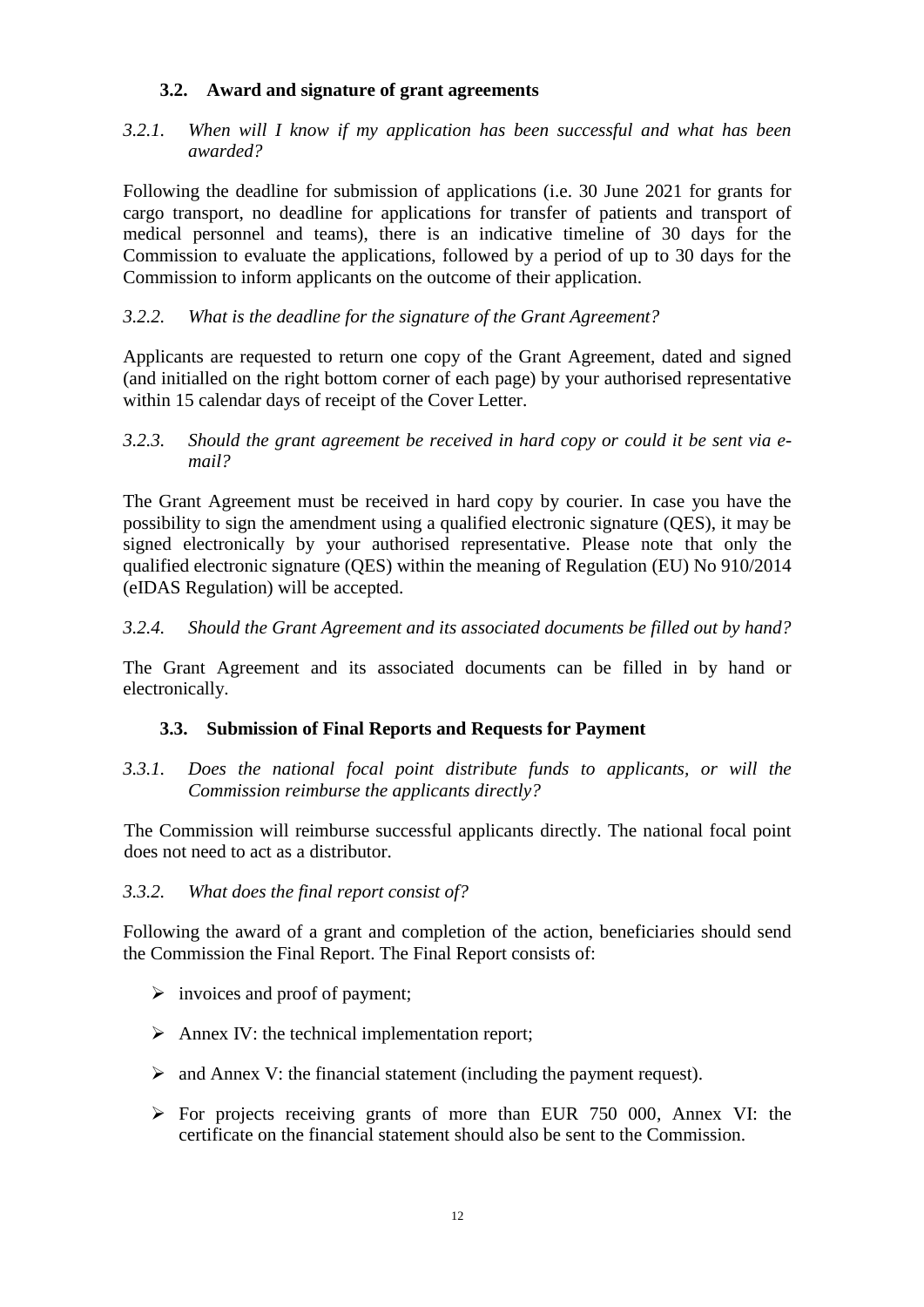# <span id="page-12-0"></span>*3.3.3. What is the deadline for sending the Final Report including the request for payment?*

Ideally, the Final Report will accompany the Grant Agreement. However, the Final Report can follow after the Grant Agreement. It must arrive within 60 calendar days of the end of the action. The payment can be processed more quickly the sooner the Final Report is received.

# <span id="page-12-1"></span>*3.3.4. Should the Final Report be submitted via courier or via email?*

Beneficiaries are required to submit the Final Report either in hard copy via courier or electronically. If sending the Final Report electronically, the Commission can read .pdf and .jpeg files. Applicants may send these documents in a zip file, with a table of contents, to help the Commission understand which invoice correlates to which operation. Applicants are requested to keep the original versions of the documents in case of future auditing.

### <span id="page-12-2"></span>*3.3.5. Should the final report consist of information regarding the eligible amount or the full amount requested?*

Beneficiaries are requested to provide information on the total eligible costs in the Final Report. This is the eligible amount stated in the Grant Agreement in Section I.2.2. The eligibility period is defined in point I.2.3 of the Grant Agreement.

<span id="page-12-3"></span>*3.3.6. In the Technical Implementation Report, which details are required regarding the route of the transport?*

The route description only needs to specify the details of departure and arrival of the transport.

<span id="page-12-4"></span>*3.3.7. Does the Final Report need to be channelled through the ESI Mobility Package Focal Points?*

Beneficiaries must channel their paperwork directly to the Commission, without first channelling the paperwork through the Mobility Package Focal point. They may put the focal point in copy for information.

## <span id="page-12-5"></span>*3.3.8. Can unpaid invoices be included?*

Only costs incurred during the duration of the action or work programme are eligible, thus the cost must be generated during the lifetime of the action. However, this does not necessarily mean that the cost has to be paid by the beneficiary or recorded in its accountancy during that lifetime.

It may be that some costs have not been paid when the request for payment of the balance is sent, in particular because the beneficiary is waiting for the balance of the grant in order to be able to pay this expenditure. This situation is acceptable if the services of the authorising officer responsible have made sure that a debt exists (invoice or equivalent) for services or goods actually supplied during the lifetime of the action and the final cost is known.